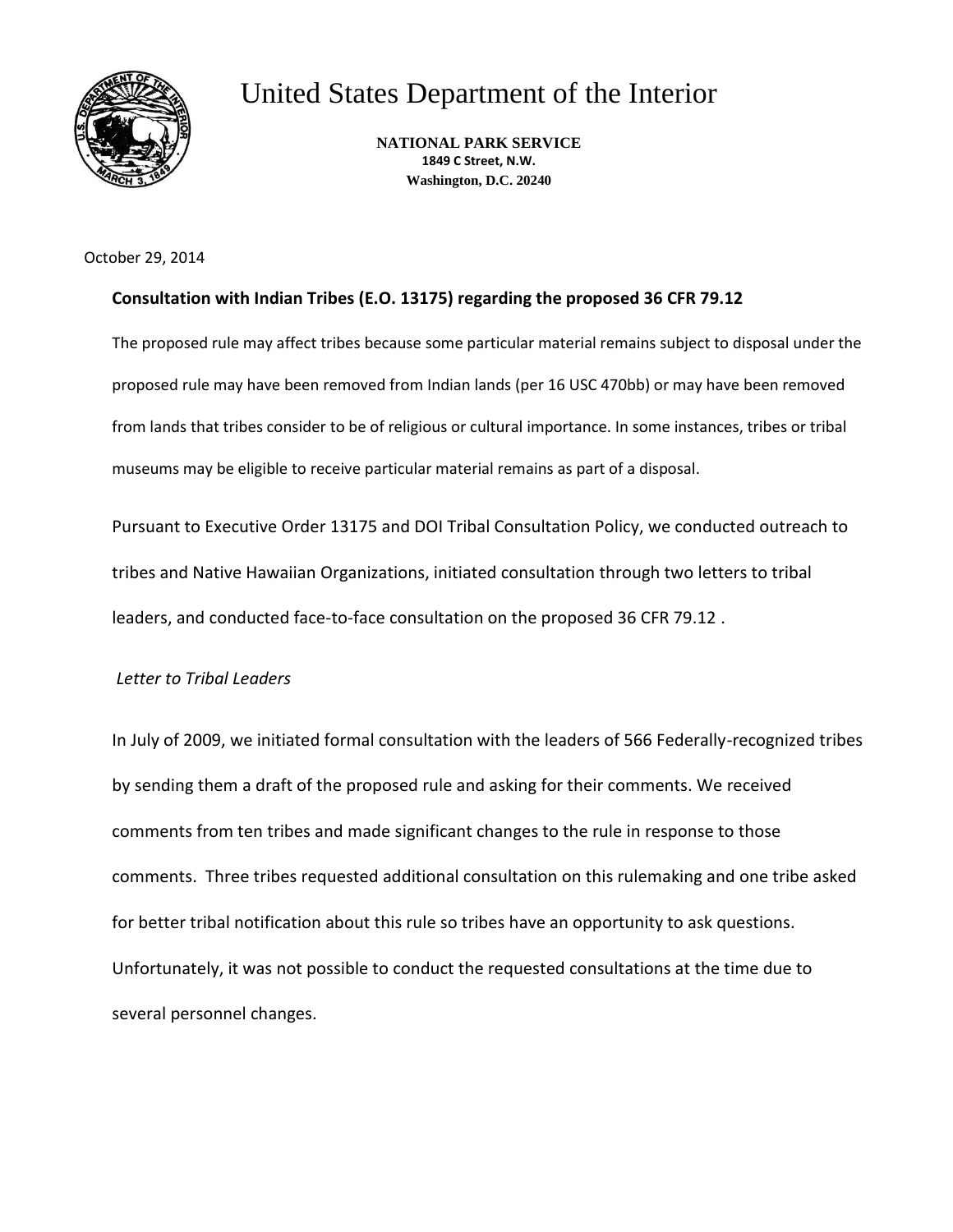#### *Outreach to Intertribal and Native Hawaiian Organizations*

Between 2009 and 2013, the process of drafting and publishing 36 CFR 79.12 as proposed stalled due to the absence of a permanent DCA. When the position was filled, the new DCA asked that tribal consultation be re-initiated. In 2012, prior to initiating formal consultation, we conducted outreach to several intertribal organizations and Native Hawaiian organizations to raise awareness of the proposed rule.

#### *2013 Letter to Tribal Leaders and Tribal Consultation*

Again in 2013, we initiated formal consultation with 566 Federally-recognized tribes by sending tribal leaders an updated draft of the proposed rule and requesting comments. We received responses from 14 tribes. Also, three tribes requested additional consultation on this rulemaking. We responded to two of the three tribes with offers to consult by teleconference or face-to-face. On May 21, 2013, we consulted via webinar with representatives of the Confederated Tribes of the Umatilla. We also conducted face-to-face consultation with the Hopi Tribe on July 19, 2013. We repeatedly attempted to contact the Cultural Director of the third tribe, but received no response. The following topics were discussed in the responses from the tribes.

### *Comments Received from Tribes in 2009 and 2013*

*American Indian Religious Freedom Act.* One 2013 comment questioned whether the American Indian Religious Freedom Act (AIRFA, 42 USC 1996 and 1996a) was considered during rulemaking. We considered the effects of AIRFA and find that no provision in AIRFA directly relates to this rule.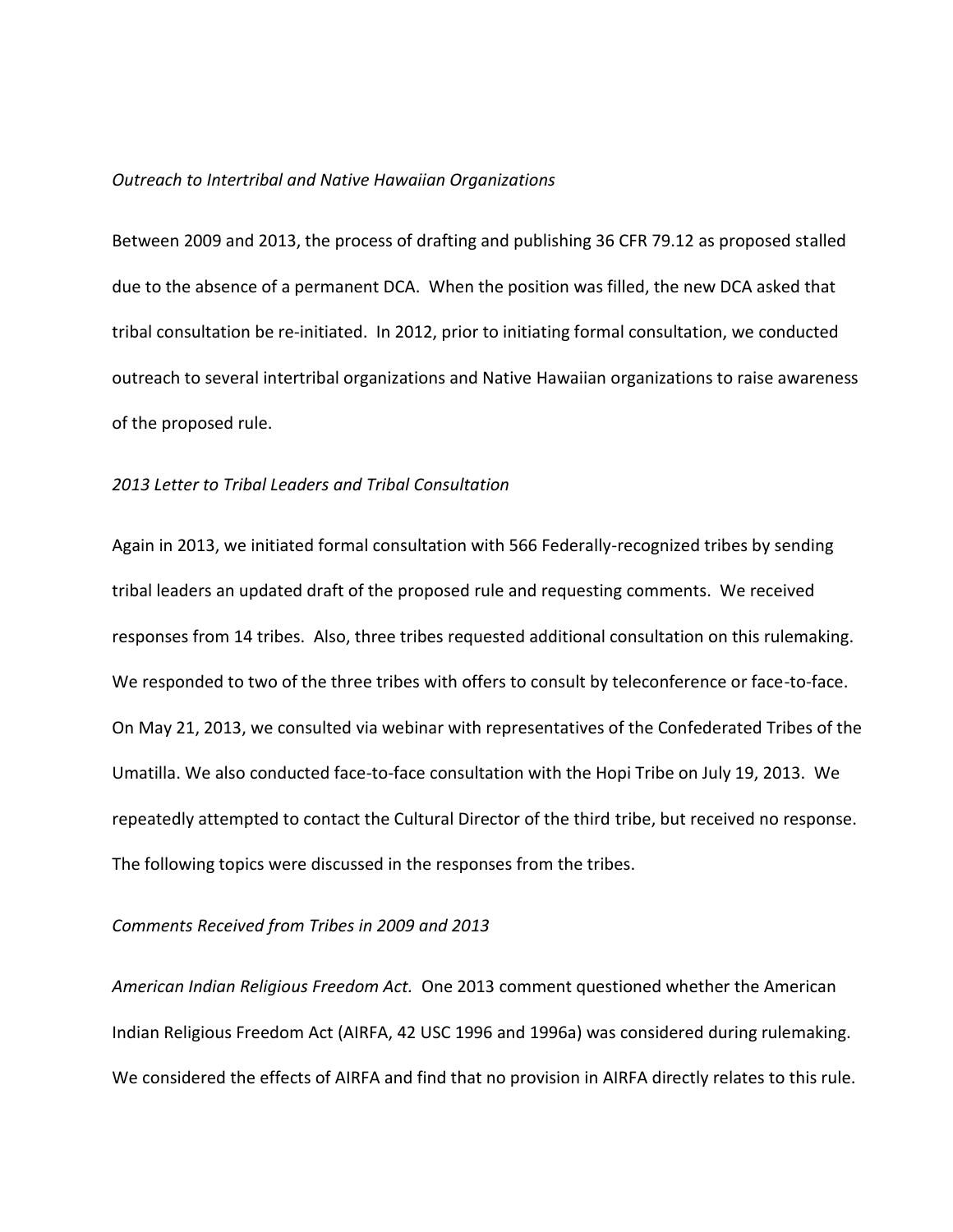*Artificial Sites.* In 2013, one tribe asked how the reburial of deaccessioned material remains might be undertaken in a way that prevents the creation of a new "artificial" archeological site by depositing material remains outside of their original archeological context. We note that the proposed rule only applies to the actions of the FAO disposing of the material remains and does not specify reburial as a method of disposition available to the FAO, so the question lies outside the scope of this proposed rule.

*Authority to Promulgate Rule.* In both 2009 and 2013, two tribes asked whether we have the authority to put forward this proposed rule. We note that Section 5 of the ARPA (16 USC 470dd) authorizes the Secretary of the Interior to promulgate regulations regarding the disposition of archeological resources removed from public lands or Indian Lands. The Secretary of the Interior has delegated this authority to the DCA who is located in the NPS.

*Burden on Tribes.* One 2013 tribal comment expressed concern that deaccessioning may pose an undue burden for tribes in receipt of deaccessioned materials. We note that deaccessioned items are unlikely to pose a significant curatorial burden and that no entity is compelled under this rule to accept items. Tribes may exercise their option to not accept deaccessioned items, or they may make their own determinations on how to treat returned material based on available resources.

*Collections Advisory Committee (CAC).* In 2009, six tribes commented that a tribal member should be on the CAC. One of those tribes also noted that no members of the CAC should benefit from a disposition. We agreed with these comments and added appropriate language.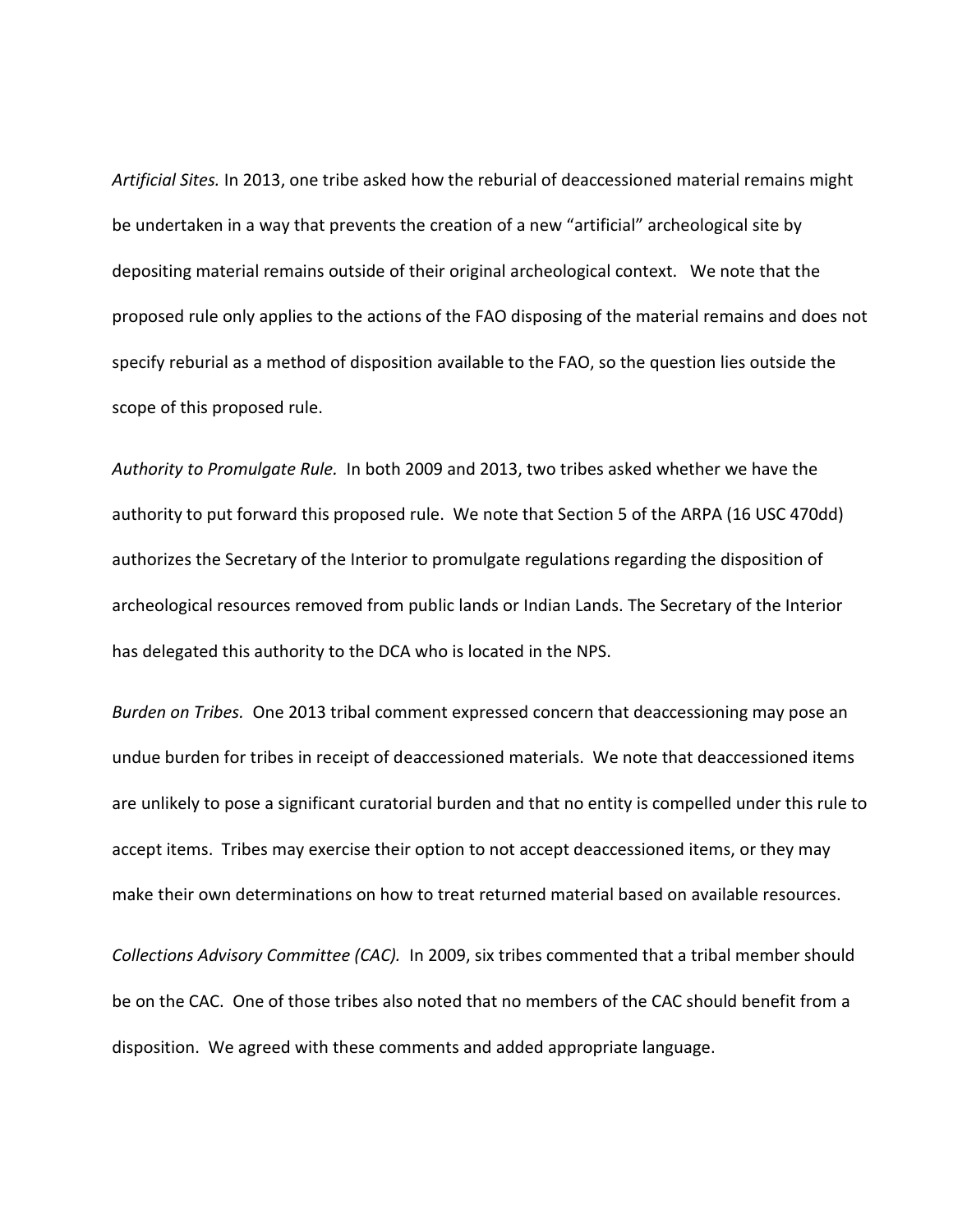*Commercial Value.* In 2009*,* one tribe suggested adding conditions on the treatment of material remains after a deaccession, including prohibiting future sale of the objects or any transfer for profit. We revised the proposed language to include a general statement about documenting any conditions of transfer or conveyance.

In 2013, one tribe commented that recipients of deaccessioned material remains should be barred from their future sale. We agreed and added appropriate language in Section 79.12 (n).

*Disposition*. In 2009, one tribe asked for a statement that tribes have complete ownership and control once material remains are conveyed to them. Another tribe noted that material remains for possible disposition from Indian lands should include material remains from tribal historic territories. In response, we drafted new paragraphs to add a method for disposition of material remains excavated or removed from Indian lands pursuant to 43 CFR 7.13(b) and a method to convey material remains to Federally-recognized tribes which were excavated or removed from public lands of religious or cultural importance pursuant to 43 CFR 7.7(b)(1). This provision is limited to Federal land because of the limited scope of ARPA.

One 2013 comment asked why material remains could not simply be returned to the place from where they were taken, or returned to tribes. We responded that we intend, where possible, to maintain the public use and benefit of deaccessioned material remains. We note that there are several avenues, specified in 79.12 (f) and 79.12 (g), by which tribes or tribal institutions can receive material remains deaccessioned under this proposed rule.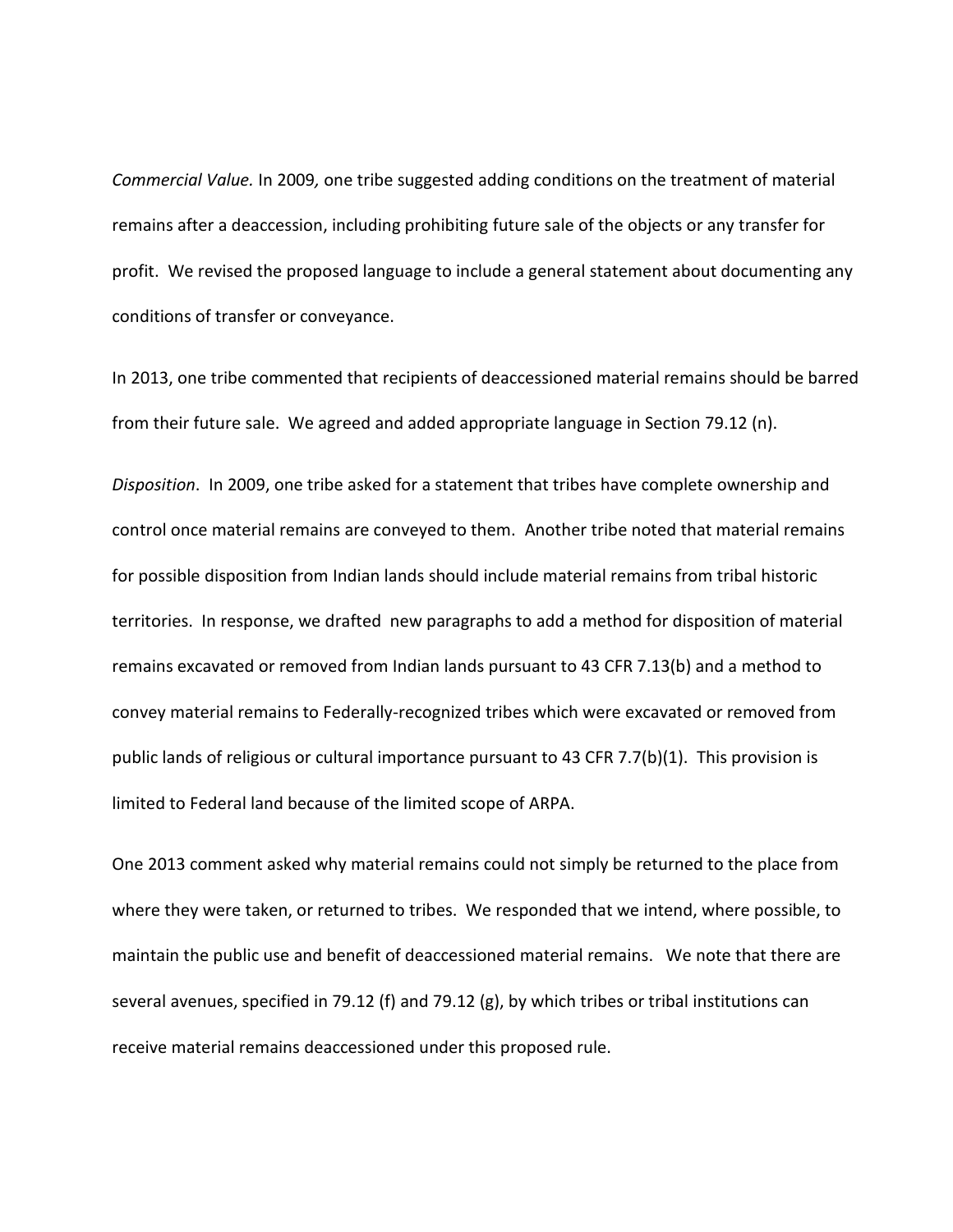*Destruction.* In 2009, two tribes commented on destruction, one saying that destruction should only apply to badly damaged objects or those destroyed for analysis and the other saying that destruction is not an appropriate method of disposition. We determined that destruction may be appropriate for some material remains on a case-by-case basis and should be retained as a final option.

In 2013, one tribe asked for specific procedures to be written on the destruction of material remains. We intend for this method to be flexible such that an appropriate method is selected based on the material of which the object is made. We intend that methods of destruction are determined by the FAO with advice from appropriate subject matter experts on a case-by-case basis and should follow professional museum standards and procedures.

*Indian Lands.* In 2013, two tribes asked that we amend the definition of Indian lands. Congress defines Indian lands in ARPA Section 3 (16 USC 470bb); any changes lie outside our authority.

Another tribe stated that all material remains removed from its lands should be returned to the tribe. ARPA and other Federal laws and regulations govern title and disposition of excavated material remains. We have no authority to change such laws and regulations. As noted above, we added 36 CFR 79.12 (d) after the 2009 tribal consultation to ensure that tribes have priority to receive material remains excavated from their lands under ARPA.

*Insufficient Archeological Interest*. In 2009 and 2013, ten tribes were concerned about how "insufficient archeological interest" will be determined. One 2009 comment asked for tribal input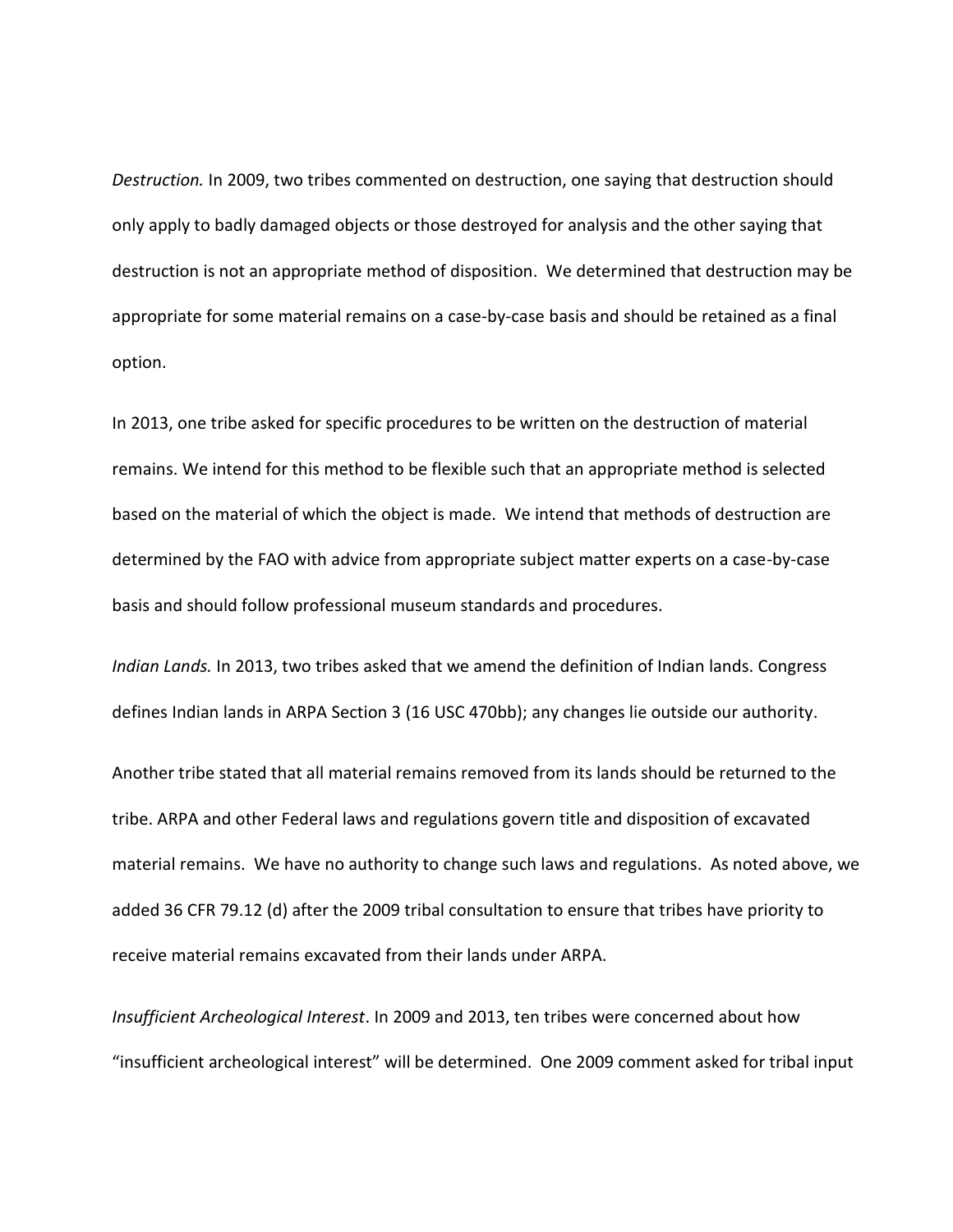on determining "archeological interest." In response, we added tribal inclusion on the Collections Advisory Committee and strengthened notification of tribes about pending dispositions.

Seven tribes expressed concern that objects of insufficient archeological interest may have cultural or other kinds of significance for tribes and others. To address this, we inserted the phrase "cultural significance" into paragraph 12(e)(3). We note that the proposed rule provides opportunities for consultation with tribes about cultural significance and other important issues. Finally, the term "archeological interest" is defined in 43 CFR 7.3(a)(1), and provides the basis upon which FAOs make disposition decisions.

Two tribes asked who will make a determination of insufficient archeological interest, and how such a determination will be made. 36 CFR 79 clearly places responsibility for long-term management of collections with the FAO (36 CFR 79.4(c)). The FAO determines disposition in consultation with experts and stakeholders, and the considered advice of the Collections Advisory Committee. Additional procedures for determining that archeological resources are no longer of archeological interest are available in 43 CFR 7.33(c).

*Lack of Provenience Information*. In 2009, two comments asked for objective standards and procedures to determine lack of provenience information. We noted that proposed dispositions of this type will occur on a case-by-case basis and require careful examination of the evidence at hand by professionals, making uniform standards very difficult to develop.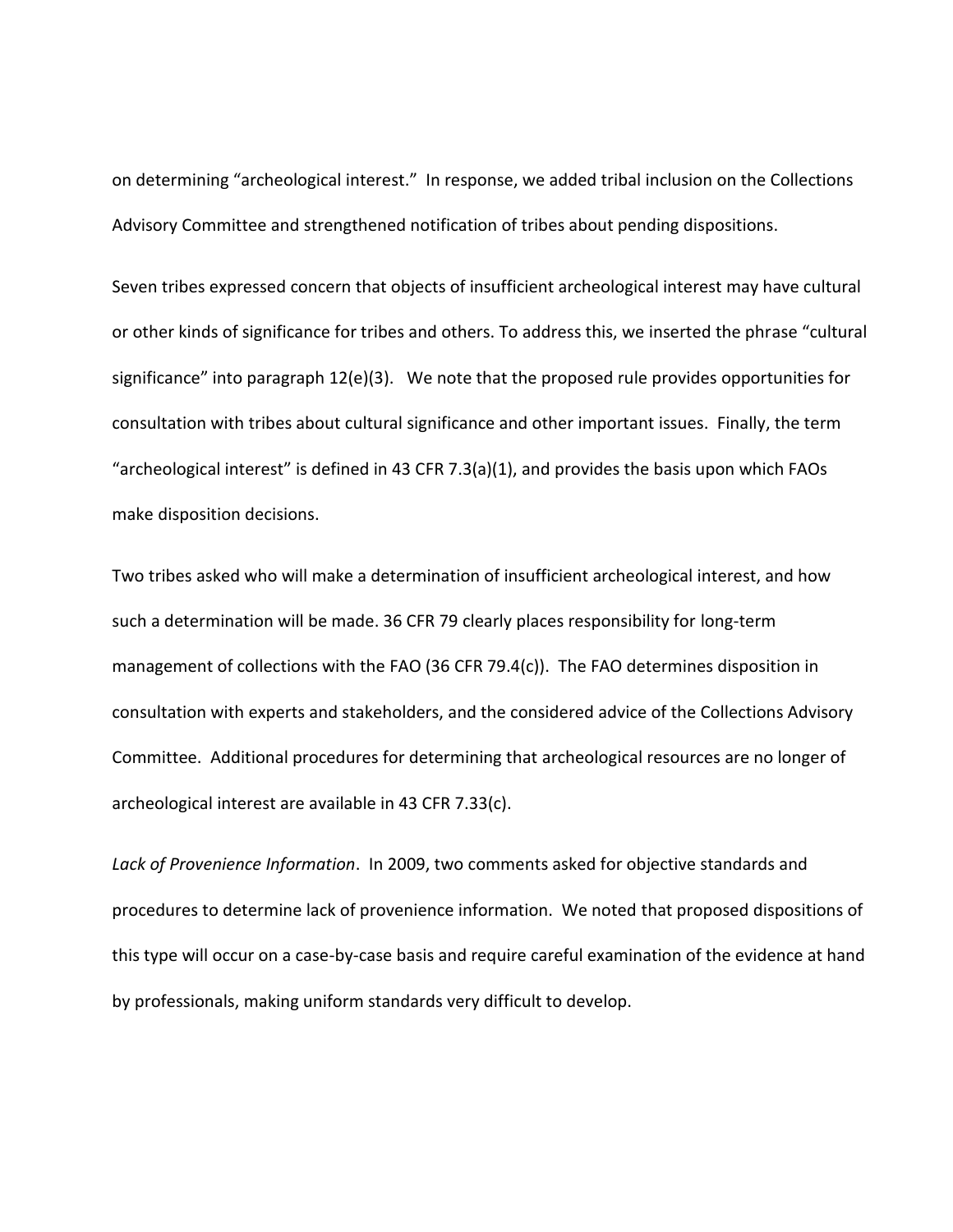*Lack of Physical Integrity.* In response to two 2013 tribal comments, we rewrote paragraph 12(b)(2) to more broadly reflect the kinds of accidents or disasters that might render material remains to a condition where they would be of "insufficient archeological interest."

*Native American Graves Protection and Repatriation Act (NAGPRA).* In both 2009 and 2013, tribes expressed concern that human remains, particularly those subject to NAGPRA, not be included in dispositions. We strengthened the relevant language in the 2013 draft and reiterate that material remains subject to NAGPRA may not be deaccessioned under this proposed rule. Furthermore, a disposition may not proceed unless an FAO determines that objects to be deaccessioned are not subject to NAGPRA.

One comment received in 2013 suggested that human remains not be included in the definition of material remains. The definition is derived from Section 3 of ARPA (16 USC 470bb); we do not have authority to make such a change.

In 2009, several tribes asked for revisions to other Sections of 36 CFR 79 to include consultation with tribes and to align the regulations with NAGPRA. We determined that these requests are outside the scope of our task to develop proposed regulations on disposition, but recognized the need for such revisions.

*Notifications.* In 2009, one tribe noted that tribal notifications of a pending disposition should be more specific. We revised the proposed language to be more specific about who should receive notification of a pending disposition.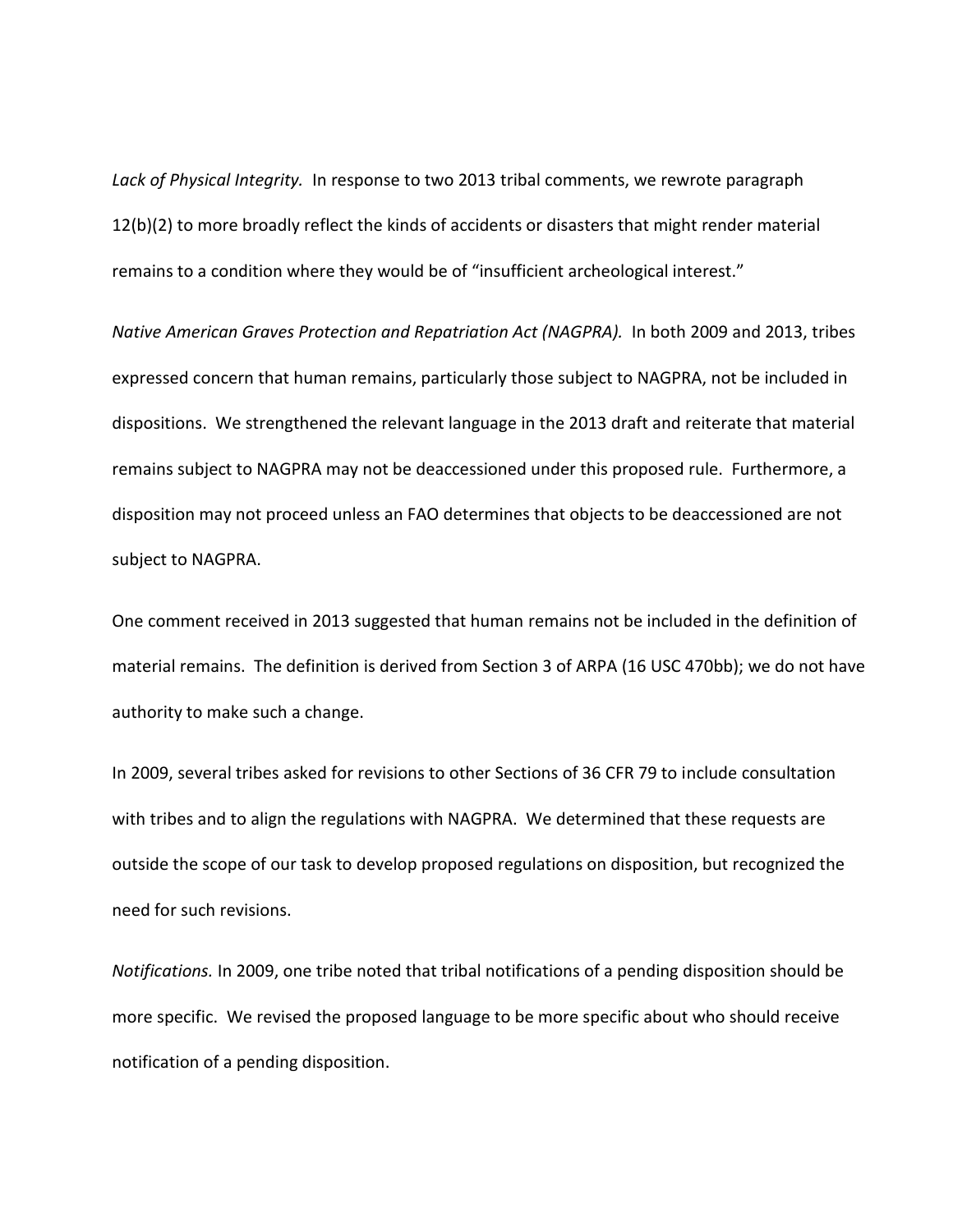In 2013, three comments expressed concern over which tribes, per 79.12(f)(8), should be notified of a pending determination of disposition because of historical or aboriginal ties to the land from which the material remains were removed. In response, we rewrote the relevant paragraph to be more inclusive. The paragraph requires FAOs to notify tribes that consider the land from which a collection was removed to have religious or cultural importance. They must also notify tribes from whose aboriginal lands a collection was removed.

*Objection to a Determination of a Disposition*. In 2009, one tribe asked if objections to a final determination of a disposition sent to the DCA will be a burden on the DCA, if the DCA has the necessary expertise to consider the objection, and how the DCA will assure neutrality during decision-making when the DCA's office is involved in drafting this proposed rule. The DCA has considerable experience in arbitrating difficult decisions regarding the preservation and management of archeological resources, will consult with appropriate experts as needed, and will be cognizant of this concern in the event of any disputes over a disposition.

*Practical management authority.* One tribe asked about the applicability of the proposed rule to collections for which agencies are "unaware of the authority under which they were collected". We reply that these regulations are applicable to all collections for which agencies are authorized by statute or regulation to manage or control. Where such authority is unknown, agencies should establish it --per 79.12(a)(1) and (h)(1)-- before attempting to deaccession it.

*Priority Order for Methods of Disposition (79.12(gg)).* In 2013, one tribe expressed the need for a disposition method that gave priority to tribal entities in receiving deaccessioned items. The tribe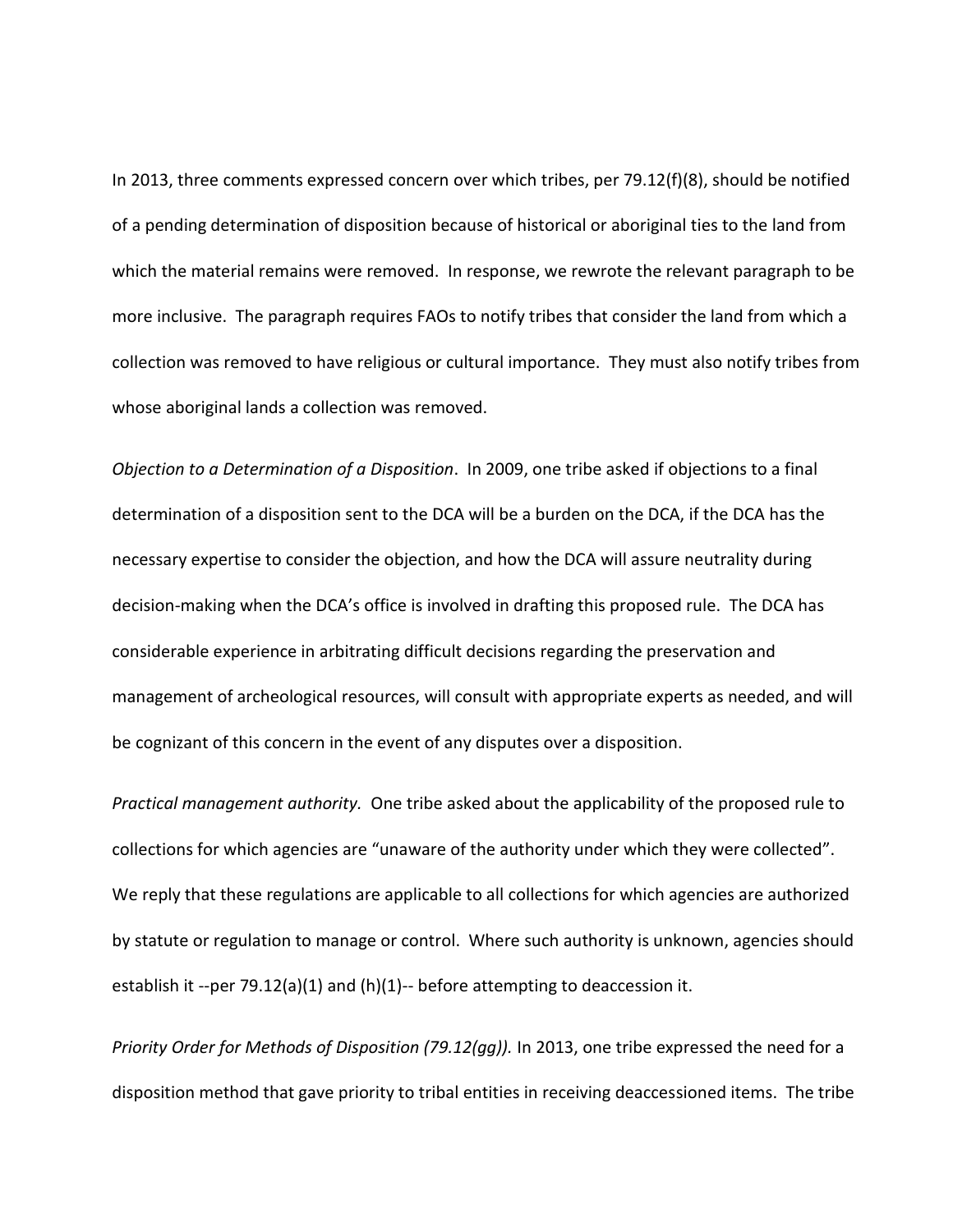further commented that if there was a priority order, it needed to be specified for the sake of clarity. We removed the priority order of disposition specified in a previous version of the proposed rule that was sent to leaders of Federally-recognized tribes in 2009. This was done in response to comments received during outreach to Tribes and Native Hawaiian organizations in 2013 The FAO, in consultation with subject matter experts, tribes, and other stakeholders, must determine the most appropriate method of disposition. We stipulate that destruction may be considered only after all other options are exhausted.

*Pre-existing Terms and Conditions Effecting the Disposition of Material Remains.* In 2013, one tribe expressed concern that in some cases long-term curation was specified as one of the terms of a Memorandum of Agreement (MOA) to resolve adverse effects under NHPA Section 106. We respond that FAOs must, on a case-by-case basis, review the terms under which material remains were originally accessioned to determine if a deaccession would violate an MOA or other instrument, such as the terms of a permit, Interagency Agreement, or Memorandum of Understanding.

*Reburial.* In 2009 and 2013, six tribes noted that reburial should be an accepted method of disposition. We determined that conveyance of material remains to a tribe does not preclude reburial. Once material remains are conveyed to a tribe, they are no longer Federal property and may be disposed of through reburial.

*Redundancy and Sampling.* In 2009, one tribe asked if there is a peer-accepted procedure to determine a representative sample of overly redundant material remains. We did not know of